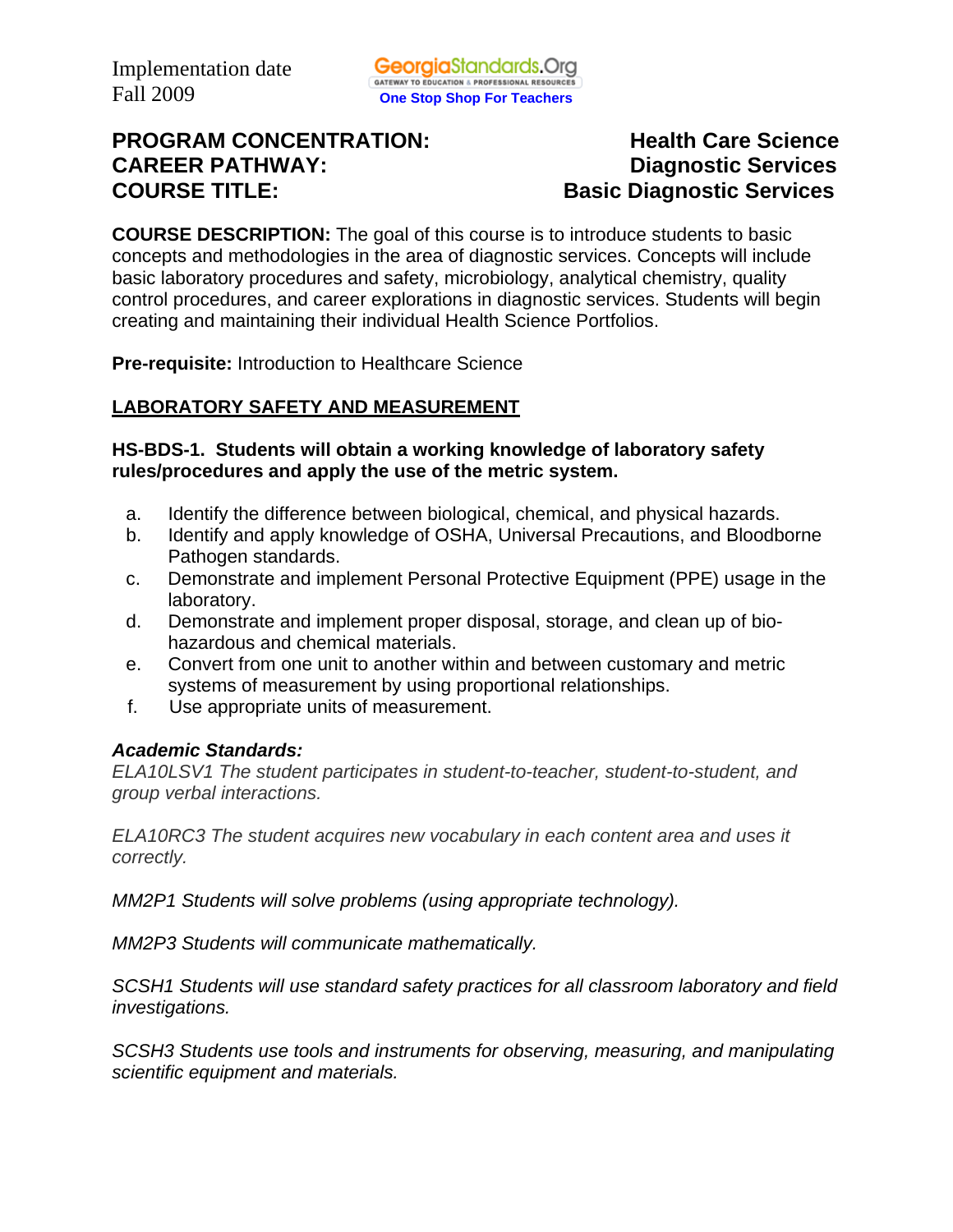## **BASIC MICROBIOLOGY AND CHEMISTRY**

Students will be introduced to fundamentals of microbiology and analytical chemistry.

## **HS-BDS-2. Students will learn basic methods and all practical aspects relevant to microbiology.**

- a. Demonstrate good aseptic techniques in accordance to national good laboratory practice (GLPs) standards.
- b. Perform routine sterile plating techniques, i.e. 4 quadrant streak plate.
- c. Identify the characterizations and classifications of microorganisms.
- d. Demonstrate the ability to identify morphological characteristics.
- e. Identify the factors affecting the growth, survival, and death of microorganisms.
- f. Perform and interpret a Gram stain.
- g. Demonstrate how to operate and maintain a microscope.
- h. Understand the concepts and process of sterilization techniques.

## *Academic Standards:*

*ELA10RC3 The student acquires new vocabulary in each content area and uses it correctly.* 

*MM2P4 Students will make connections among mathematical ideas and to other disciplines.* 

*SCSh1 Students will use standard safety practices for all classroom laboratory and field investigations.* 

*SCSH3 Students use tools and instruments for observing, measuring, and manipulating scientific equipment and materials.* 

*SB2 Students will derive the relationship between single-celled and multi-celled organisms and the increasing complexity of systems.* 

## **HS-BDS-3. Students will learn the basic procedures and concepts of analytical chemistry**.

- a. Identify, select, and use appropriate laboratory glassware including pipettes.
- b. Produce normal and molar solutions and dilutions.
- c. Perform serial dilutions.
- d. Understand pH and identify examples of different substances and how they relate to buffered systems.
- e. Understand the concept of specific gravity and interpret results.
- f. Understand  $pCO<sub>2</sub>$  and  $pO<sub>2</sub>$  concentration and balance as it relates to the human body.
- g. Explain basic concepts of titration and titration curves.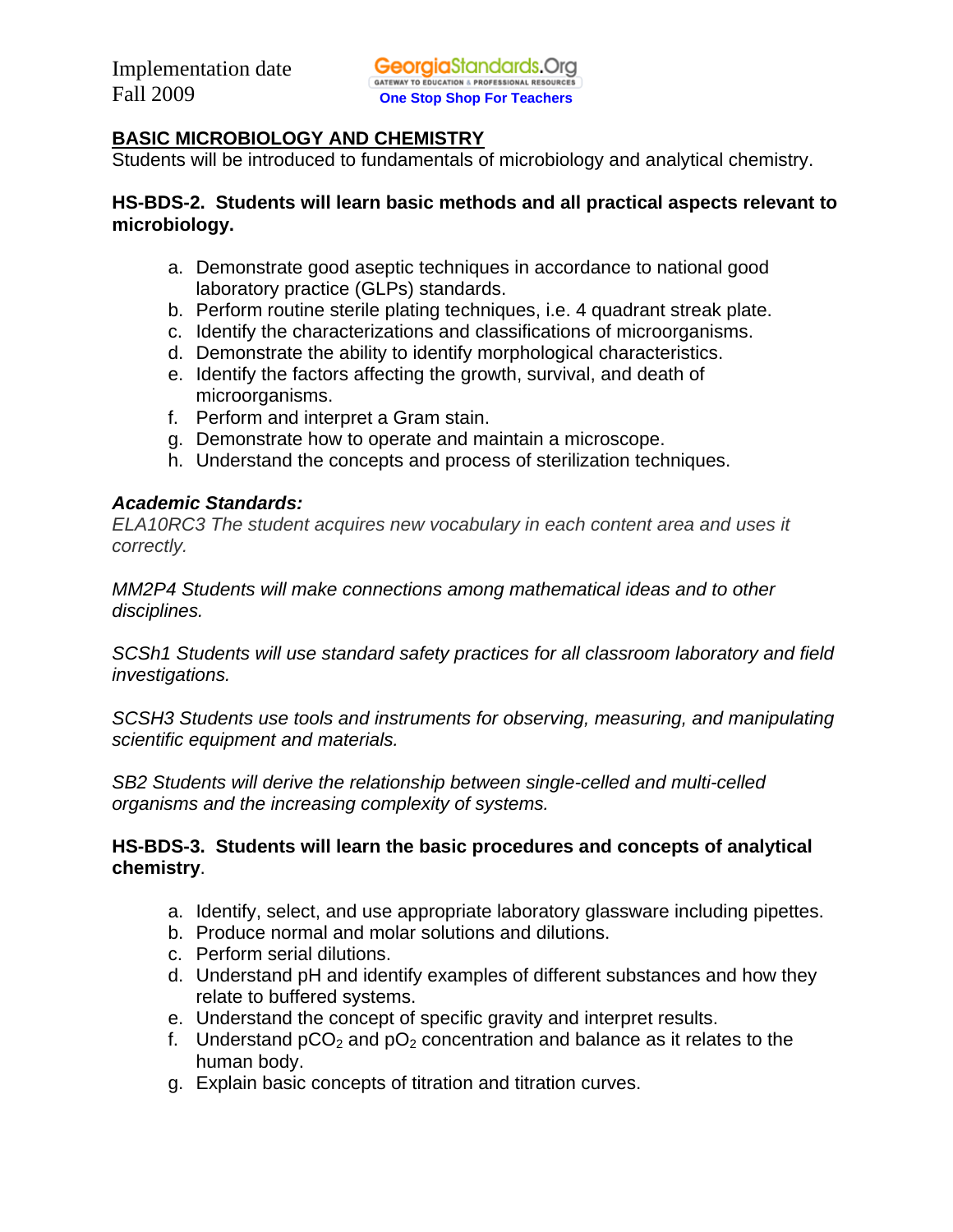## *Academic Standards:*

*ELA10RC3 The student acquires new vocabulary in each content area and uses it correctly.* 

*MM2P4 Students will make connections among mathematical ideas and to other disciplines.* 

*SCSh1 Students will use standard safety practices for all classroom laboratory and field investigations.* 

*SCSH3 Students use tools and instruments for observing, measuring, and manipulating scientific equipment and materials.* 

*SAP4 Students will analyze the physical, chemical, and biological properties of process systems as these relate to transportation, absorption and excretion, including the cardiovascular, respiratory, digestive, excretory, and immune systems.* 

*SC5 Students will understand that the rate at which a chemical reaction occurs can be affected by changing concentration, temperature, or pressure and the addition of a catalyst.* 

## **QUALITY CONTROL**

## **HS-BDS-4. Students will gain knowledge of typical quality control methods, procedures, and documentation.**

- a. Define quality control and quality assurance.
- b. Discuss and perform proper documentation.
- c. Demonstrate proper identification and labeling procedures.
- d. Interpret shifts and trends.
- e. Recognize out of control limits and follow proper protocol.
- f. Design a basic sample analysis flow chart for routine lab testing.
- g. Demonstrate the ability to document and analyze quality control charts.

#### *Academic Standards:*

*ELA10C1 The student demonstrates understanding and control of the rules of the English language, realizing that usage involves the appropriate application of conventions and grammar in both written and spoken formats.* 

*MM2P5 Students will represent mathematics in multiple ways.* 

*SCSh4 Students will demonstrate the computation and estimation skills necessary for analyzing data and developing reasonable scientific explanations.* 

*SCSh5 Students will communicate scientific investigations and information clearly.*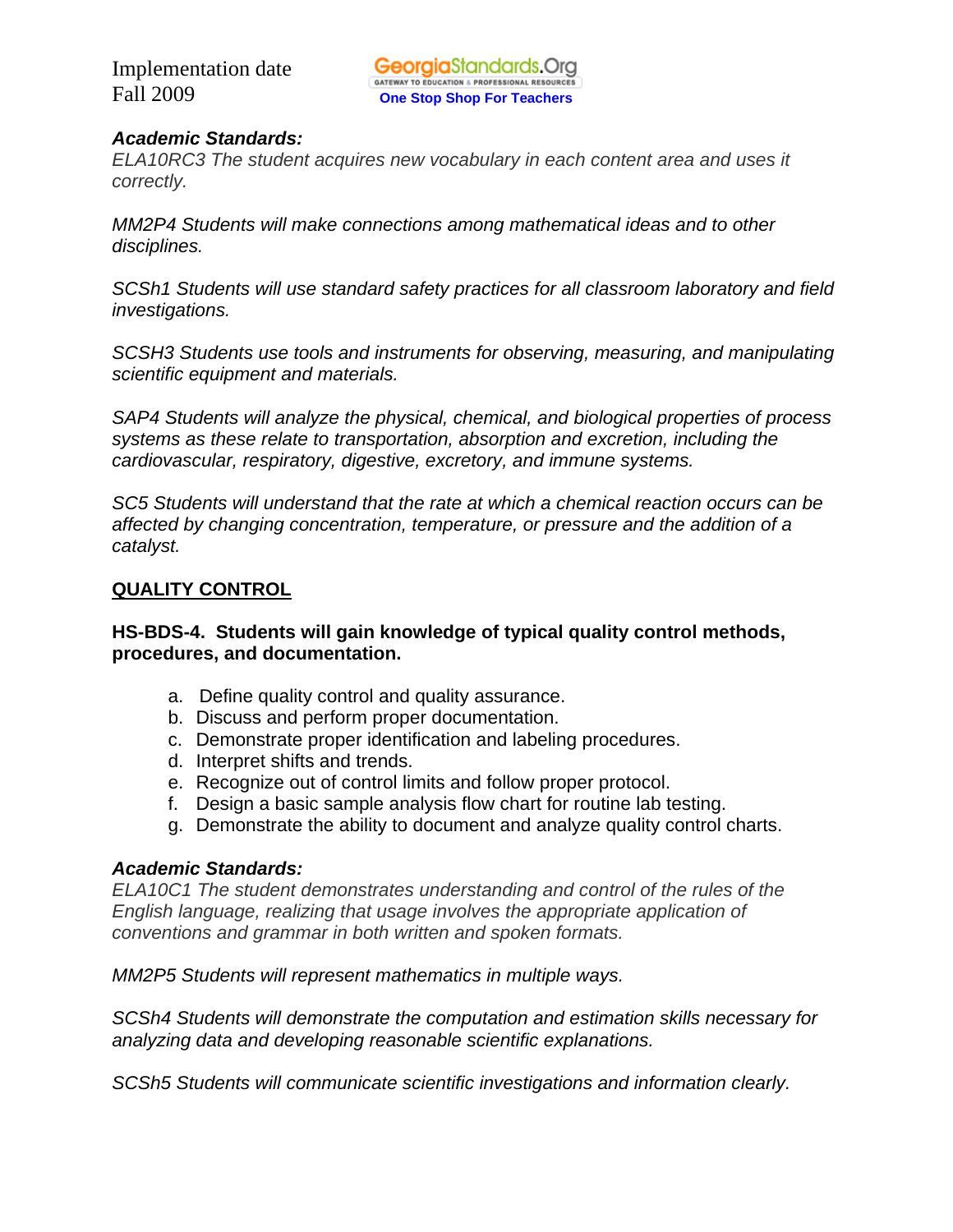## **CAREER EXPLORATION**

#### **HS-BDS-5. Students will explore careers in diagnostic services.**

- a. Identify various departments, job titles, and roles of personnel working in diagnostic services.
- b. Discuss education, licensing and/or certification requirements, and professional organizations associated with career positions in diagnostic services.
- c. Identify basic equipment in clinical laboratory technology, respiratory therapy, ophthalmology, cardiology, radiology, dentistry, and audiology.
- d. Explore emerging career pathways in diagnostic services.
- e. Describe Career and Technical Student Organizations, recognize their importance in leadership development, and identify benefits of belonging to Health Occupations Students of America (HOSA).

## *Academic Standard:*

*ELA10LSV2 The student formulates reasoned judgments about written and oral communication.* 

#### . **HEALTH SCIENCE PORTFOLIO**

## **HS-BDS-6: Students will create and maintain a Health Science Portfolio.\***

- a. Write a Letter of Introduction which gives information about the student's background, interests, and career expectations.
- b. Include a Resume which lists the student's course completions and work experiences (if any) and community service. This resume will also include supporting references.
- c. Include Best Work which contains at least two copies the student's learning successes during each course of study.
- d. Show Digital Images which portray the student involved in work and/or study scenarios involving Health Care Science activities.
- e. Include A Reflection in which the student evaluates and synthesizes what he or she has learned during the year or years in Health Care Science, including areas of strength or weakness.

\*The use of technology in creating and maintaining a Portfolio is strongly encouraged.

## *Academic Standards:*

*ELA10C1 The student demonstrates understanding and control of the rules of the English language, realizing that usage involves the appropriate application* 

*ELA10C2 The student demonstrates understanding of manuscript form, realizing that different forms of writing require different formats.*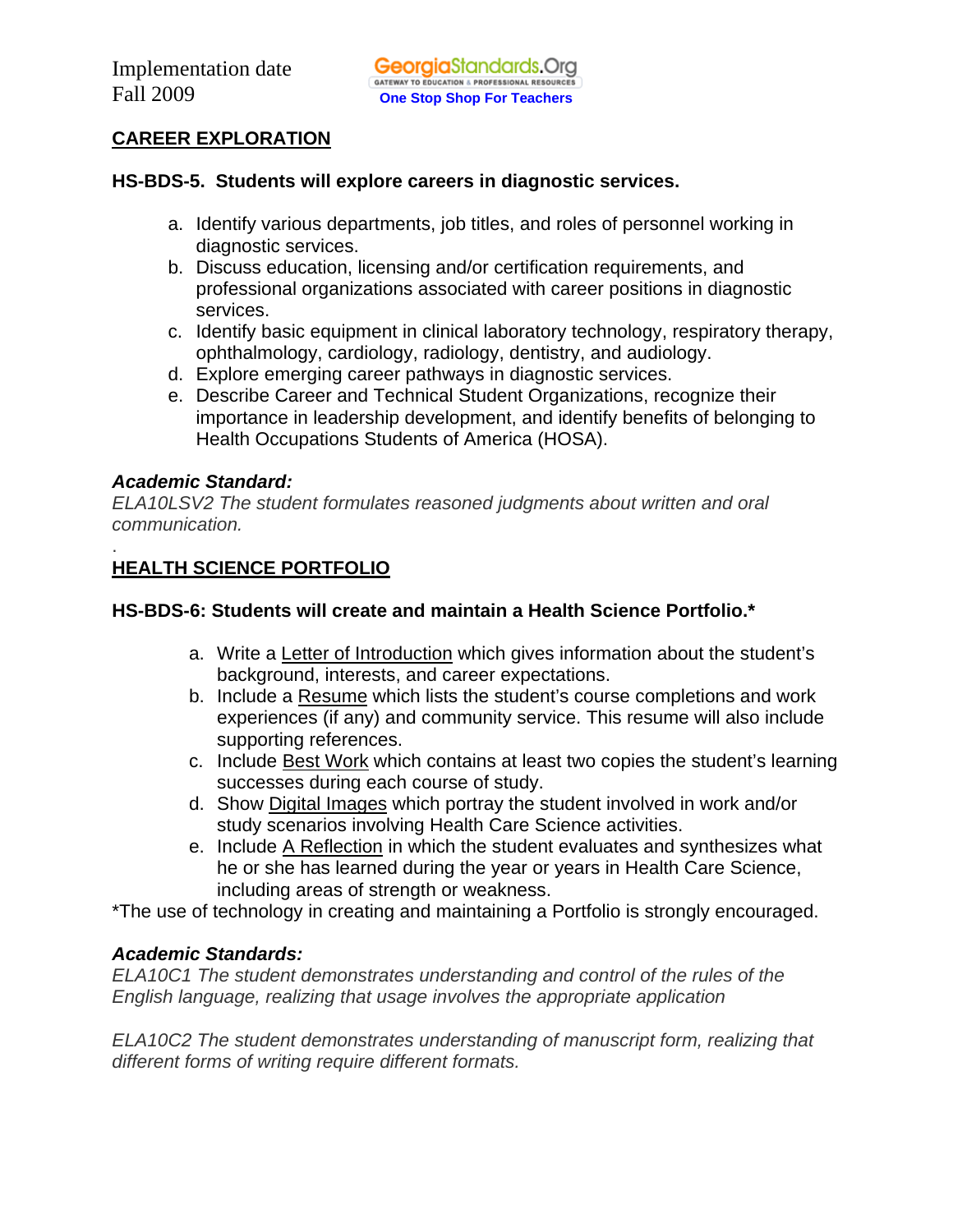## **Reading Across the Curriculum**

#### **Reading Standard Comment**

After the elementary years, students engage in reading for learning. This process sweeps across all disciplinary domains, extending even to the area of personal learning. Students encounter a variety of informational as well as fictional texts, and they experience text in all genres and modes of discourse. In the study of various disciplines of learning (language arts, mathematics, science, social studies), students must learn through reading the communities of discourse of each of those disciplines. Each subject has its own specific vocabulary, and for students to excel in all subjects, they must learn the specific vocabulary of those subject areas in *context*.

Beginning with the middle grades years, students begin to self-select reading materials based on personal interests established through classroom learning. Students become curious about science, mathematics, history, and literature as they form contexts for those subjects related to their personal and classroom experiences. As students explore academic areas through reading, they develop favorite subjects and become confident in their verbal discourse about those subjects.

Reading across curriculum content develops both academic and personal interests in students. As students read, they develop both content and contextual vocabulary. They also build good habits for reading, researching, and learning. The Reading Across the Curriculum standard focuses on the academic and personal skills students acquire as they read in all areas of learning.

#### *CTAE-RC-1 Students will enhance reading in all curriculum areas by:*  **Reading in All Curriculum Areas**

-Read a minimum of 25 grade-level appropriate books per year from a variety of subject disciplines and participate in discussions related to curricular learning in all areas.

-Read both informational and fictional texts in a variety of genres and modes of discourse.

-Read technical texts related to various subject areas.

#### **Discussing Books**

-Discuss messages and themes from books in all subject areas.

-Respond to a variety of texts in multiple modes of discourse.

-Relate messages and themes from one subject area to messages and themes in another area.

-Evaluate the merit of texts in every subject discipline.

-Examine author's purpose in writing.

-Recognize the features of disciplinary texts.

#### **Building Vocabulary Knowledge**

-Demonstrate an understanding of contextual vocabulary in various subjects.

-Use content vocabulary in writing and speaking.

-Explore understanding of new words found in subject area texts.

#### **Establishing Context**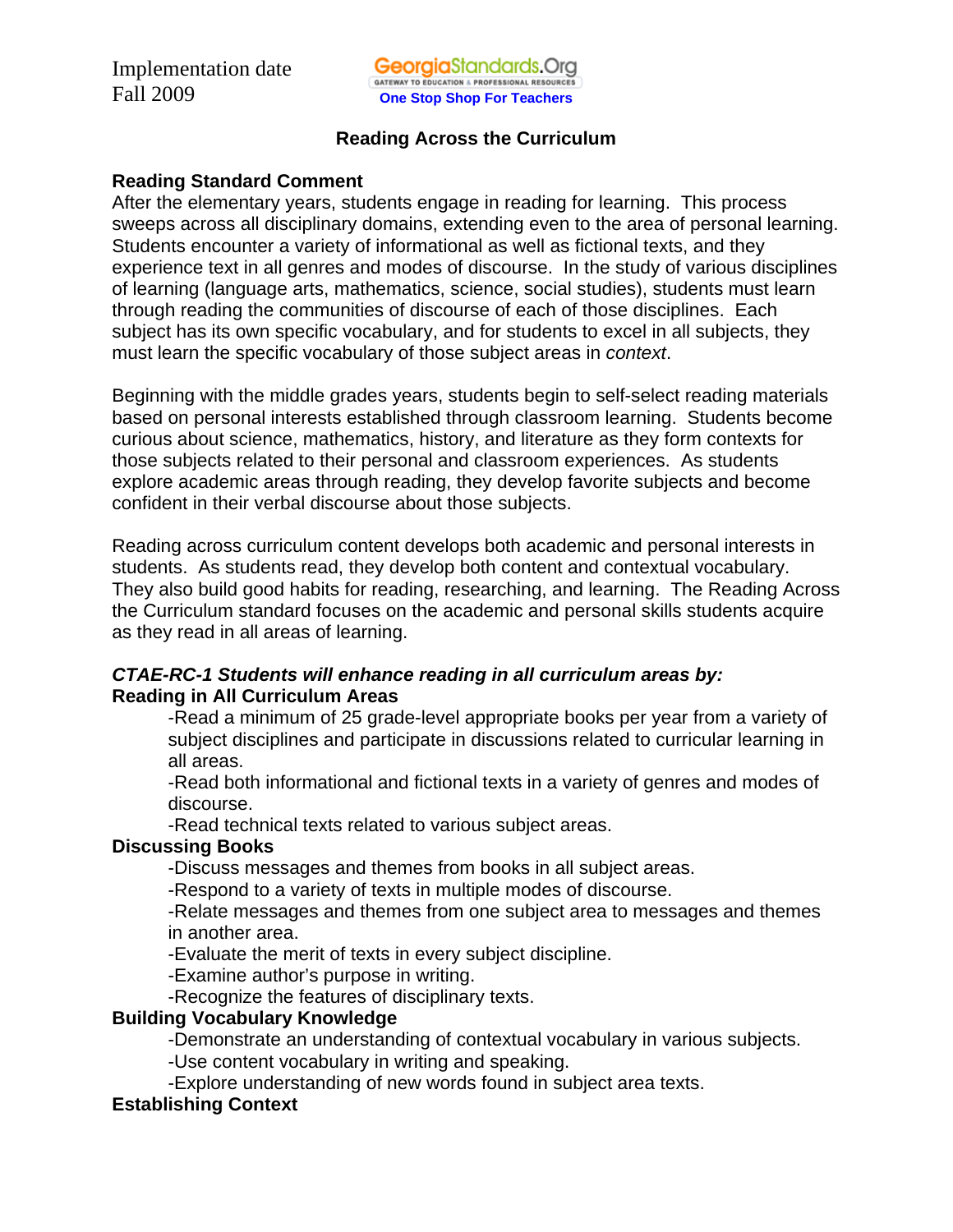-Explore life experiences related to subject area content. -Discuss in both writing and speaking how certain words are subject area related. -Determine strategies for finding content and contextual meaning for unknown words.

## **CTAE Foundation Skills**

The Foundation Skills for Career, Technical and Agricultural Education (CTAE) are critical competencies that students pursuing any career pathway should exhibit to be successful. As core standards for all career pathways in all program concentrations, these skills link career, technical and agricultural education to the state's academic performance standards.

The CTAE Foundation Skills are aligned to the foundation of the U. S. Department of Education's 16 Career Clusters. Endorsed by the National Career Technical Education Foundation (NCTEF) and the National Association of State Directors of Career Technical Education Consortium (NASDCTEc), the foundation skills were developed from an analysis of all pathways in the sixteen occupational areas. These standards were identified and validated by a national advisory group of employers, secondary and postsecondary educators, labor associations, and other stakeholders. The Knowledge and Skills provide learners a broad foundation for managing lifelong learning and career transitions in a rapidly changing economy.

**CTAE-FS-1 Technical Skills:** Learners achieve technical content skills necessary to pursue the full range of careers for all pathways in the program concentration.

**CTAE-FS-2 Academic Foundations:** Learners achieve state academic standards at or above grade level.

**CTAE-FS-3 Communications:** Learners use various communication skills in expressing and interpreting information.

**CTAE-FS-4 Problem Solving and Critical Thinking:** Learners define and solve problems, and use problem-solving and improvement methods and tools.

**CTAE-FS-5 Information Technology Applications:** Learners use multiple information technology devices to access, organize, process, transmit, and communicate information.

**CTAE-FS-6 Systems:** Learners understand a variety of organizational structures and functions.